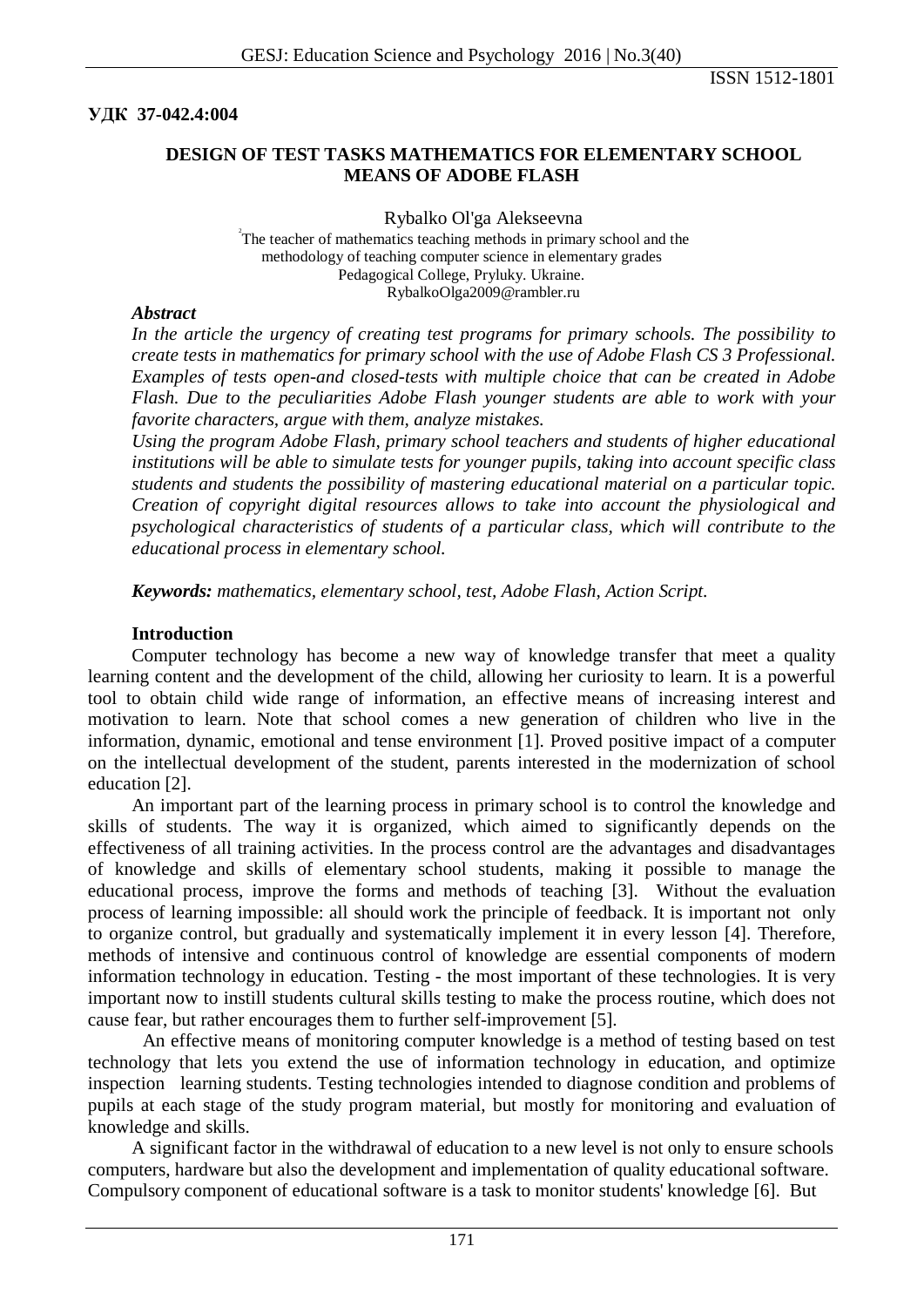the environment is rarely used Adobe Flash to test students' knowledge. This is what determines the relevance of development of computer tests in an environment using Adobe Flash programming language Action Script.

**Adobe Flash system as a means of designing tests in mathematics for elementary school** Adobe Flash system is a powerful tool for creating electronic educational resources for primary schools. This technology allows you to create not only the navigation, full-voiced cartoons and educational sites, but also educational software with a diverse array of interactive elements. Thanks to vector graphics. Flash technology fully meets the requirements of designers to tools to prepare the graphics [7]. Animated features are not limited to cartoon - you can animate everything, including also the navigation. But the main advantage of Flash-technology that converts the program from the ROM image editor into a powerful tool for creating electronic educational resources is the language Action Script, and work through which all the steps of software [8]. Action Script Scripting Language allows the developer full control of electronic educational resources using buttons, menus, options, scroll bars, perform calculations, to display any logical information. Features teachers who work with Adobe Flash, limited only by their imagination and knowledge and skills in the design of electronic educational resources. All listed features and benefits of Adobe Flash is perfect for the development of electronic educational resources designed for primary school pupils in the program Adobe Flash can create electronic textbooks and manuals, part of which is interactive table and visibility, educational computer models, teaching computer 'Books games and tasks that contribute to the formation of logical and algorithmic thinking [9].

**Designing tests in mathematics for elementary school means Adobe Flash** The most common in primary school is the problem of the closed form (with a choice of one correct several suggested answers). Overseas closed mold tests as is common due to ease of processing automation. It is the task of the closed form is often identified with the tests altogether and subjected to unreasonable criticism. The main drawback of such problems is considered an opportunity to guess the correct answer. The probability of such a prediction can be reduced by selecting at least three answers. An important achievement of these objectives can be considered versatility of use.

The advantages of this type of problems:

- This type of tasks intuitive learners;
- Input responses required minimum of effort;
- Processing procedure is extremely simple answers.

(Slide program Microsoft Office PowerPoint)

In tests of this type necessarily present the following components: frame title e page staff with questions and final frame where the student is graded (fig. 1). Appointment frames similar to Adobe Flash slideshow program in Microsoft Office PowerPoint.



Fig. 1. Schematic representation of the test with the choice of a correct answer from several offered.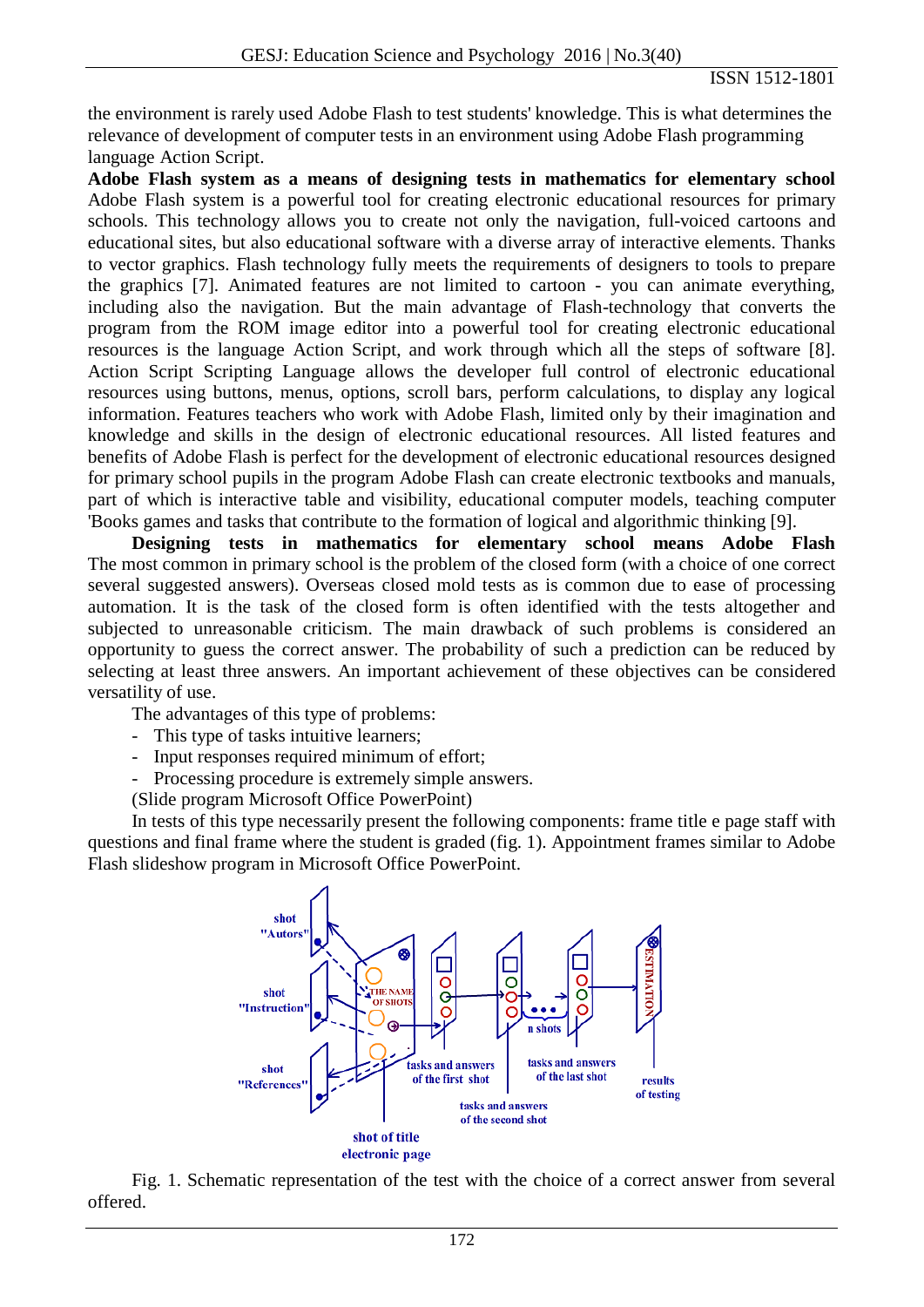ISSN 1512-1801

In this diagram circles labeled navigation buttons and buttons with the right (shaded in green) and incorrect answers (shaded in red). Images, square marked tasks must fulfill student.

In the frame of the title page should email the information to locate the user (frame "Instruction"). Do I need to create shots "Authors" and "used resources" teacher decides for himself. In the frame of the title page Email necessarily should be a button to jump to the first question (Fig. 1). The number of questions is planning teacher. This is usually 10 - 12 questions. Each shot must be placed task and at least three answers, one of which is correct. By selecting one of the answers, the student necessarily moves to the next question (fig. 1, fig. 2). So, in the Actions box to each button, located circle right or wrong answers, you must enter the code that makes it possible to trace the correct answers and make the transition to the next frame. Answering the last question, the student moves to the last frame, called "test results". In this frame all results are processed using slave code by which younger student receives appropriate assessment. Only in this scene is a button "Exit" (Fig. 1).



Fig. Example 2. Test with a choice of one correct answer from several offered.

The next type of tests - a task with an open (free) choice answers. If the job with multiple choice answers can be criticized for the chance of guessing the correct answer, in this case a guessing excluded because the space for the answer was an answer to dial from the keyboard. The purpose of this type may have a different complexity. The first subtype tasks - with the restriction of reply on the number and type in characters. It is important to exclude verbosity and ambiguity in the answers that can uniquely identify the correct execution of tasks and to automate the checking answers.

Tests of free choice answers provide input responses from the keyboard (fig. 3, fig. 4).

The advantages of this type of tests:

- The minimum probability of guessing;
- Methodically valuable independent formulation of answers.
- Disadvantages keyboard input:
- Difficulty parsing response;
- Inability in some cases to provide input pupil of partially correct.

Said task type is most effective when testing different kinds of terms, dates, constants. But some of these problems can be avoided if only enter numeric values (fig. 3). If necessary, enter text information in the frame "Manual" should give examples using sample answers.



Fig. 3. Example test of free choice answers.

Technology of this type of test is somewhat different from the previous one. In each frame, where the student has to type the answer to schedule field for input from the keyboard button and go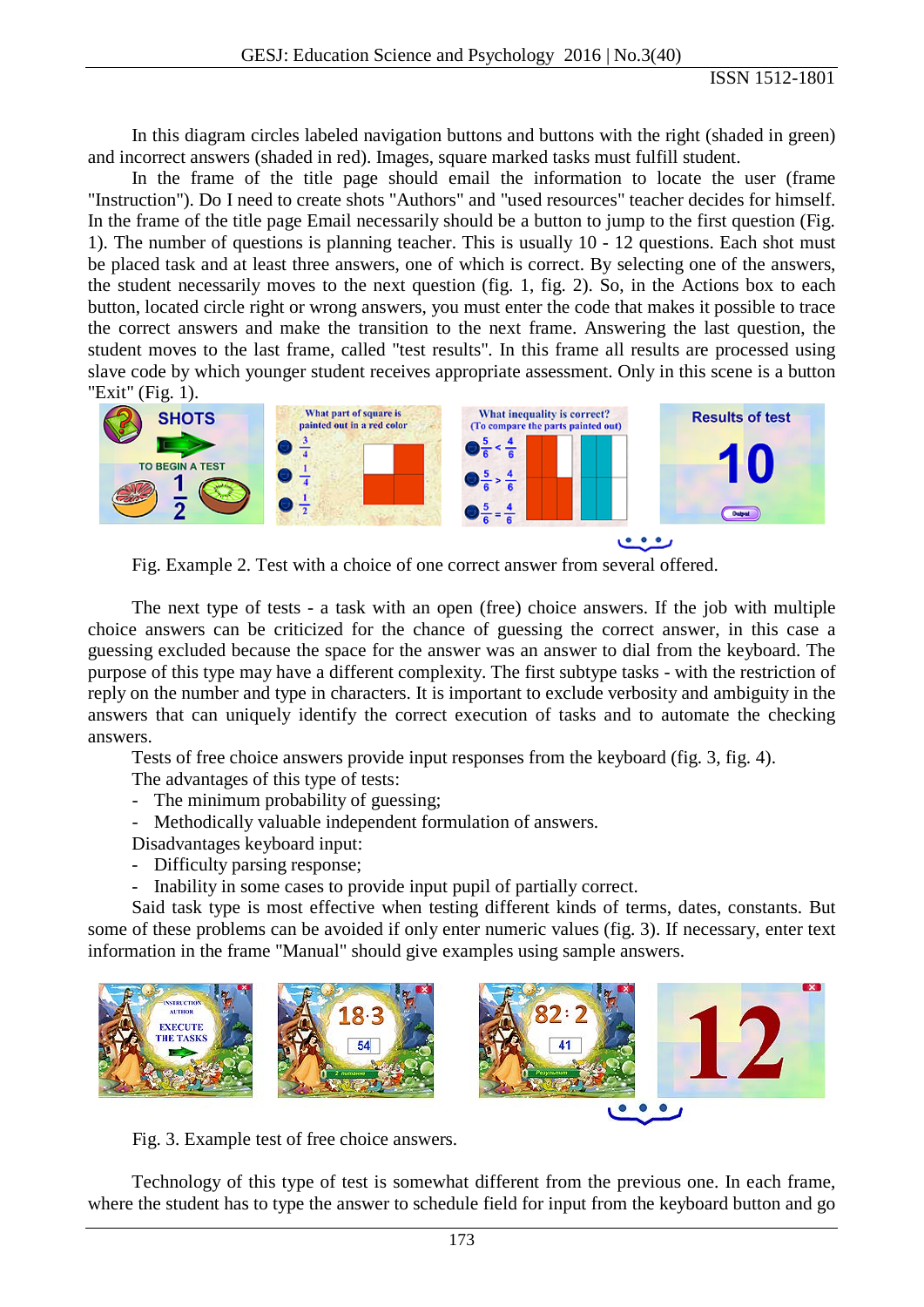to the next frame with the task. It is to this button, you must enter the code (script) that allows the student to not only go to the next question, but also monitors the correct answers younger student.



Fig. 4. Schematic representation of the free choice test answers.

As in the previous test by answering the last question, the student moves on to the next frame, where all results are processed using slave scripts and get a score.

Often used in elementary school with multiple choice task (with a choice of several correct answers of a number of proposed). For these tasks usually need more detailed instructions, because the procedure of execution and processing can vary significantly. The task of this type should be allocated in a separate group and possibly used as benchmarks for current control of knowledge and skills of students (fig. 5).



Fig. 5. Sample test with multiple choice answers.

The advantages of this type:

- This type of tasks is informative;
- Makes it possible to consider partially correct answers.
- Disadvantages of multiple selection:
- A significant probability of guessing the correct answer.

Technology of this type of test is somewhat different from the previous two. Each student has a frame select multiple answers from three, four or five proposed. For this purpose, each frame must be placed Check Box button and the button move to the next frame with the task (fig. 6). Use conversion is carried out only by personnel transition and processing of test results by using codes that are entered for each frame. Using these codes and tracked students' answers, unlike the two previous tests, results processing is carried out not in the last frame, where the student is graded and each frame conclusions about the accuracy of the responses of younger pupils, where there is reference to the field with the number of correct answers.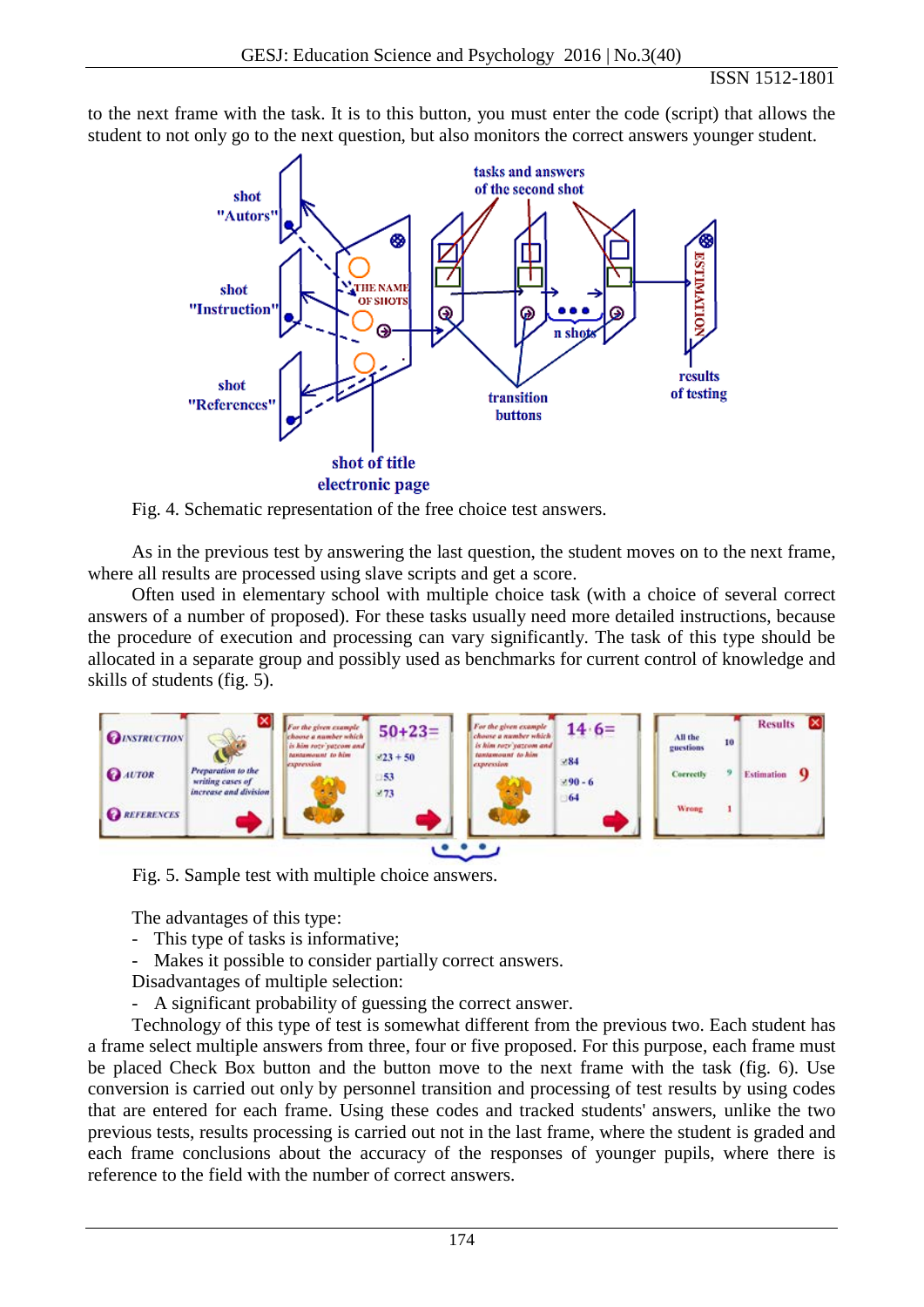ISSN 1512-1801



Fig. 6. Schematic representation of test with multiple choice answers.

To lower the probability of guessing in tests with a choice of one correct answer and tests with multiple choice answers can schedule more options for answers, but it should be noted that the student costs to perform such tests more time.

When you create tests of any kind, primary school teacher shall comply with the following requirements:

1. In a test should be clearly defined theme and purpose, a certain time of the meeting.

2. The testing process should be given in the form of an unambiguous algorithm (filling in gaps, answer choices from the options, etc.).

3. The task should be to think so that they are easy to read, were independent. They should not repeat the wording given in the textbook.

4. The answers must not contain ambiguity.

5. Avoid cumbersome calculations while performing student test task.

6. Tests that suggest a selection of the proposed answers should include three to five answers, selected as possible so that they were considered the most typical mistakes in this case.

7. Raising questions and offered answers should be possible to exclude the possibility of guessing the answer.

## Conclusions

Creating tests in Adobe Flash program contributes to the improvement of professional skills of teachers and helps to realize individual approach to educational trajectory of each student, to focus attention on those issues that the students absorbed the worst of the class, according to students. Application tests for mathematics lessons in primary school, created in Adobe Flash, strengthens the role and place of test technology in teaching primary school children math. Using tests can enrich the learning process, complementing its diverse possibilities of computer technology and makes it more interesting and attractive for students.

Tests created by means of Adobe Flash, contribute to the formation of positive motives for learning, how independent learning activities, development of memory, attention, thought, creativity, and emotional sphere of personality traits such as hard work, diligence, independence and accuracy.

The use of computer tests enables the teacher to get information about the achievements of their students to determine their dynamics and the level of personal qualities of children and the degree of assimilation of program material. Tests help teachers assess their achievements, find flaws and errors in its educational activities.